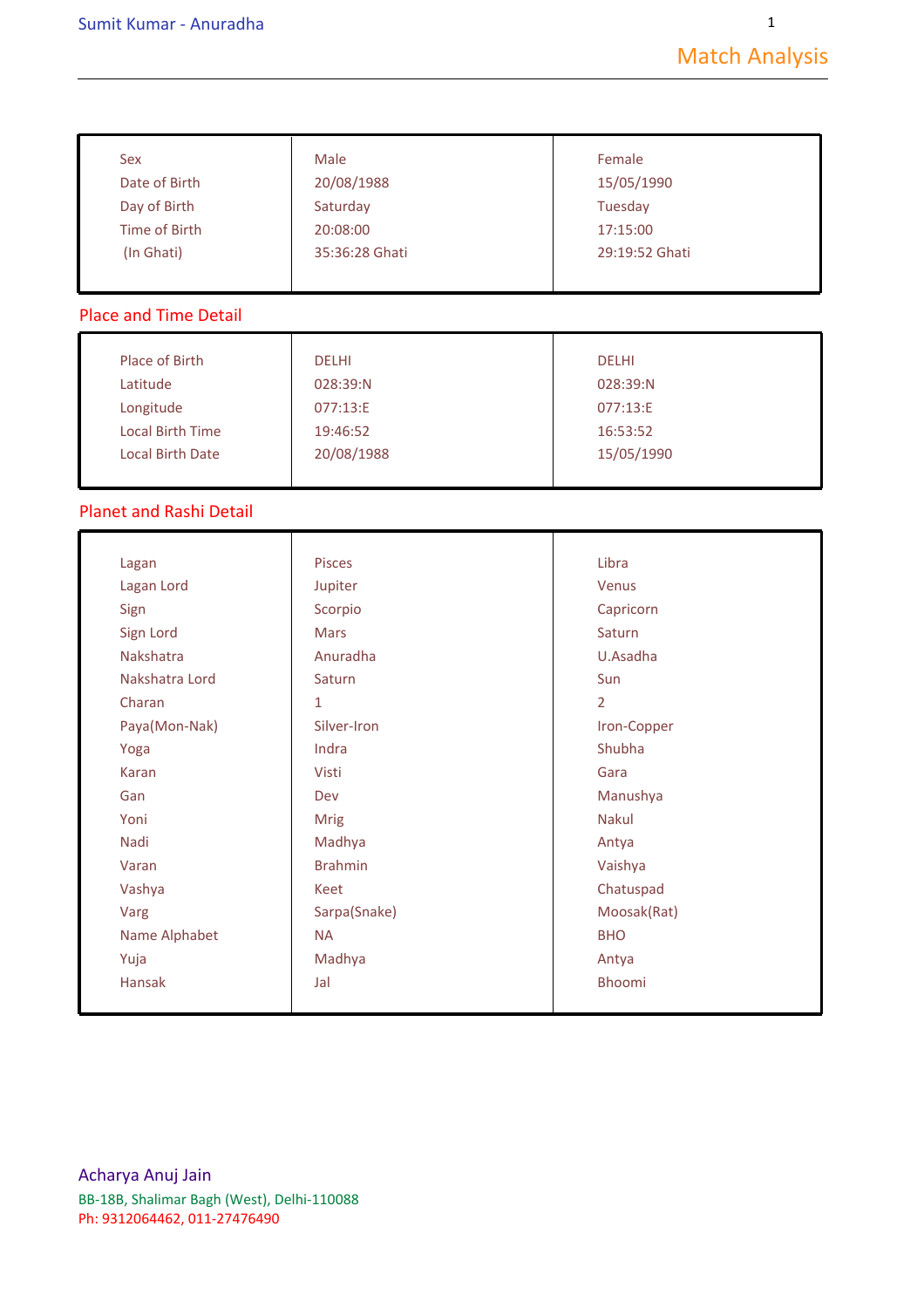## Planet's Position at Birth Time

| Planet | <b>Sign</b>        | <b>Degree</b> | <b>Position</b> | Lord | Nakshatra    | Pad          | Lord | S. Lord    |
|--------|--------------------|---------------|-----------------|------|--------------|--------------|------|------------|
| Asc    | <b>Pisces</b>      | 00°23'56"     |                 | Jup  | P.Bhadrapada | 4            | Jup  | <b>Mon</b> |
| Sun    | Leo                | 04°04'55"     | MolTkn          | Sun  | Magha        | 2            | Ket  | Mon        |
| Mon    | Scorpio            | 03°28'40"     | Deb             | Mar  | Anuradha     | 1            | Sat  | Sat        |
| Mar    | <b>Pisces</b>      | 17°30'49"     | Friend          | Jup  | Revati       | 1            | Mer  | Mer        |
| Mer    | Leo                | 20°17'23"     | Friend          | Sun  | P.Phalguni   | 3            | Ven  | Jup        |
| Jup    | <b>Taurus</b>      | 10°28'58"     | Enemy           | Ven  | Rohini       | $\mathbf{1}$ | Mon  | Mon        |
| Ven    | Gemini             | 18°20'17"     | Friend          | Mer  | Ardra        | 4            | Rah  | Mon        |
| Sat-R  | <b>Sagittarius</b> | 02°18'22"     | <b>Neutrl</b>   | Jup  | Mula         | $\mathbf{1}$ | Ket  | Ven        |
| Rah-R  | Aquarius           | 20°29'19"     | Friend          | Sat  | P.Bhadrapada | 1            | Jup  | Jup        |
| Ket-R  | Leo                | 20°29'19"     | Enemy           | Sun  | P.Phalguni   | 3            | Ven  | Jup        |



Sun Mer

 $\left( 4\right)$ 

Ven  $\mathbf{1}$ 3

Jup

8

 $\hat{2}$ 

11 5

Mar

Rah

12



 $\overline{7}$  $\mathcal{S}_{\mathcal{C}}$ 

10 11

Acharya Anuj Jain BB-18B, Shalimar Bagh (West), Delhi-110088 Ph: 9312064462, 011-27476490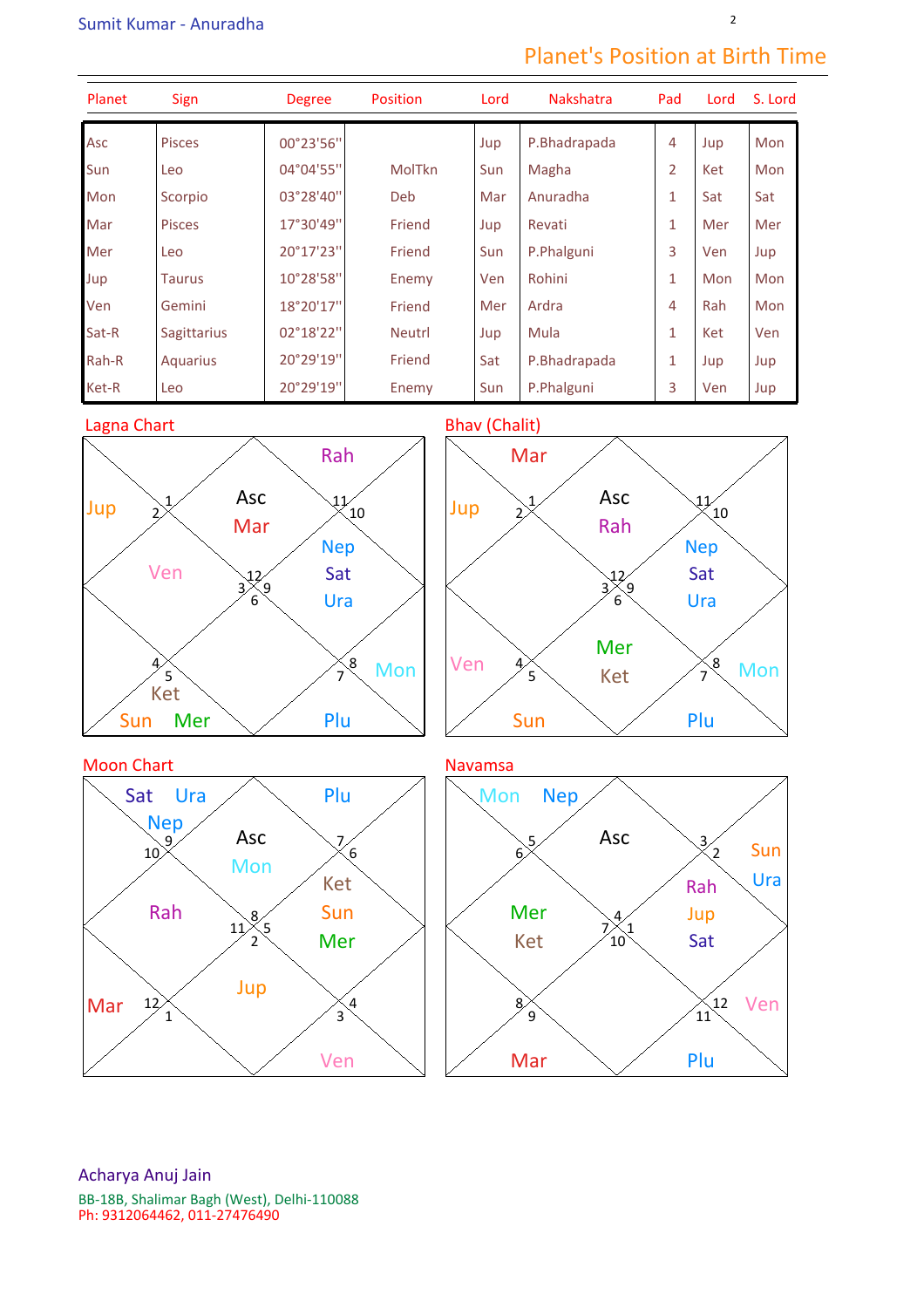## Planet's Position at Birth Time

| Planet | <b>Sign</b>   | <b>Degree</b> | <b>Position</b> | Lord | <b>Nakshatra</b> | Pad            | Lord | S. Lord |
|--------|---------------|---------------|-----------------|------|------------------|----------------|------|---------|
| Asc    | Libra         | 08°07'09"     |                 | Ven  | Swati            | $\mathbf{1}$   | Rah  | Rah     |
| Sun    | <b>Taurus</b> | 00°39'36"     | Enemy           | Ven  | Krittika         | $\overline{2}$ | Sun  | Rah     |
| Mon    | Capricorn     | 03°18'26"     | <b>Neutrl</b>   | Sat  | U.Asadha         | $\overline{2}$ | Sun  | Sat     |
| Mar    | Aquarius      | 24°36'00"     | <b>Neutrl</b>   | Sat  | P.Bhadrapada     | $\overline{2}$ | Jup  | Mer     |
| Mer-R  | Aries         | 14°17'16"     | <b>Neutrl</b>   | Mar  | <b>Bharani</b>   | 1              | Ven  | Ven     |
| Jup    | Gemini        | 15°48'50"     | Enemy           | Mer  | Ardra            | 3              | Rah  | Ven     |
| Ven    | <b>Pisces</b> | 19°04'50"     | Exl             | Jup  | Revati           | 1              | Mer  | Ket     |
| Sat-R  | Capricorn     | 01°31'25"     | OwnSign         | Sat  | U.Asadha         | $\overline{2}$ | Sun  | Jup     |
| Rah-R  | Capricorn     | 16°31'55"     | Friend          | Sat  | Sravana          | $\overline{2}$ | Mon  | Sat     |
| Ket-R  | Cancer        | 16°31'55"     | Enemy           | Mon  | Pushya           | 4              | Sat  | Jup     |





![](_page_2_Figure_6.jpeg)

![](_page_2_Figure_7.jpeg)

![](_page_2_Figure_8.jpeg)

Acharya Anuj Jain BB-18B, Shalimar Bagh (West), Delhi-110088 Ph: 9312064462, 011-27476490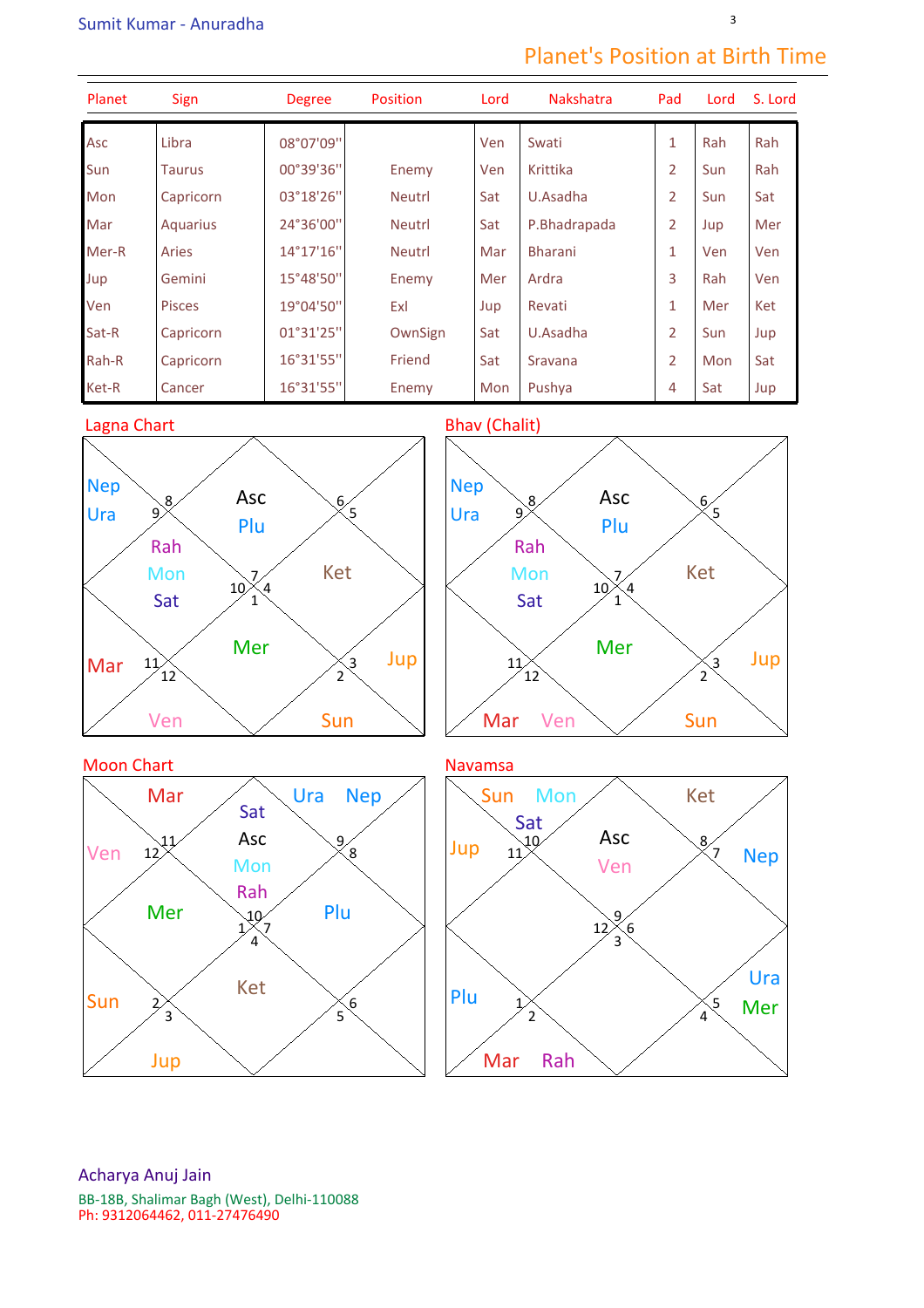### Sumit Kumar - Anuradha

### Gun Total Points Points Obtained

| 1 Varan<br>(For Work)                    | $\mathbf{1}$   | $\mathbf{1}$   |
|------------------------------------------|----------------|----------------|
| 2 Vaishya<br>(For Personal Relationship) | $\overline{2}$ | $\mathbf{1}$   |
| 3 Tara<br>(For Destiny)                  | $\overline{3}$ | 1.5            |
| 4 Yoni<br>(For Mental Compatibility)     | $\overline{4}$ | $\overline{2}$ |
| 5 Griha<br>(For Nature)                  | 5              | 0.5            |
| 6 Gan<br>(For Social Relationship)       | 6              | 6              |
| 7 Bhakoot<br>(For Life)                  | $\overline{7}$ | 7              |
| 8 Nadi<br>(For Physical Compatibility)   | 8              | 8              |
| <b>Total</b>                             | 36             | 27             |

## since out of 36 points only 27

points have matched. So this match is Medium.

Manglik Considerations

Anuradha is not Manglik. Sumit Kumar is Manglik and

Hence there is Manglik Dosh.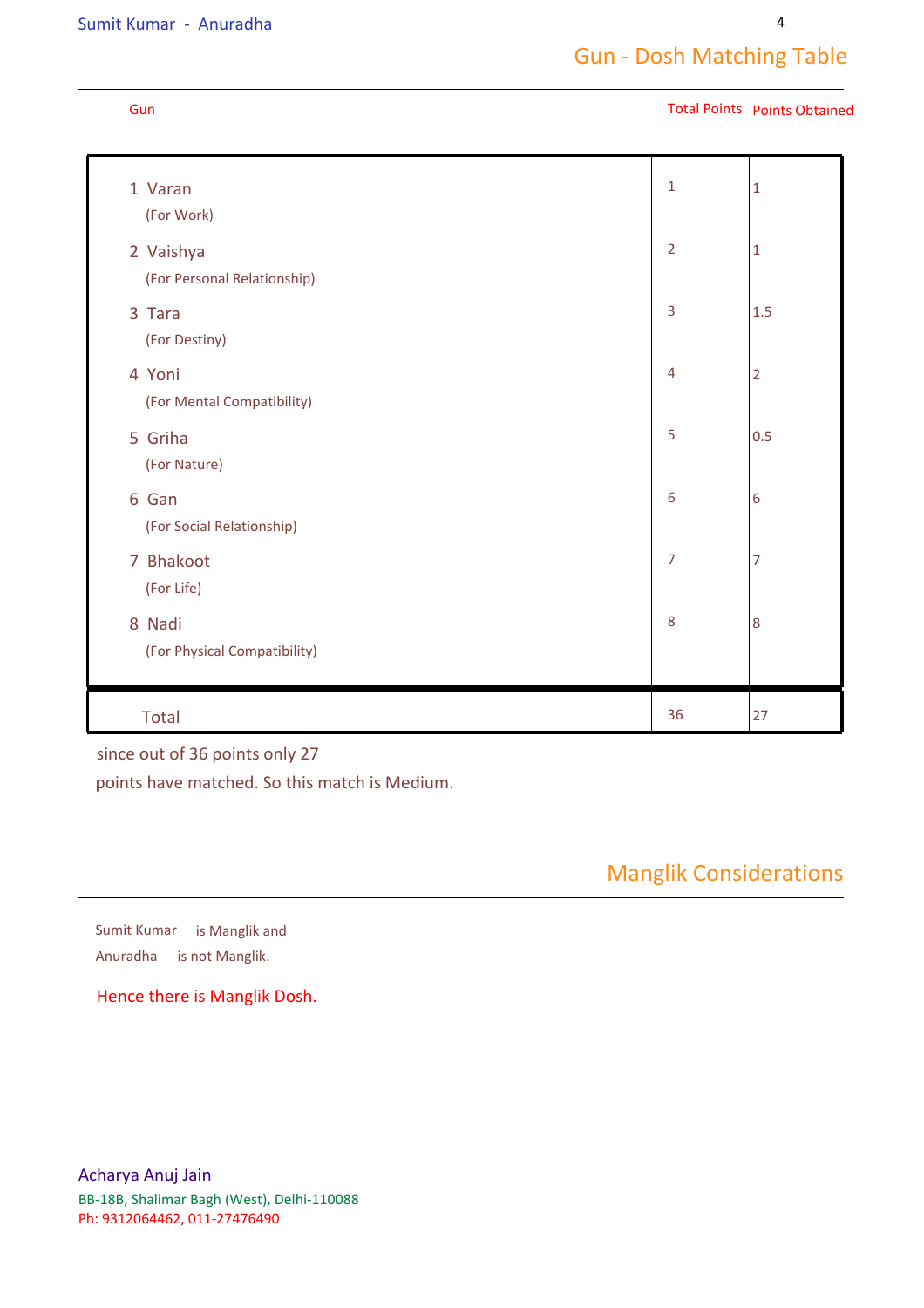## Balance of Dasha - Sat 18Year 9Month 17Day

## Saturn 19 Year Mercury 17 Year Ketu 7 Year

| Sat | 20/08/1988 - 10/06/1991 | Mer | 06/06/2007 - 02/11/2009 | Ket | 06/06/2024 - 02/11/2024 |
|-----|-------------------------|-----|-------------------------|-----|-------------------------|
| Mer | 10/06/1991 - 17/02/1994 | Ket | 02/11/2009 - 30/10/2010 | Ven | 02/11/2024 - 02/01/2026 |
| Ket | 17/02/1994 - 29/03/1995 | Ven | 30/10/2010 - 30/08/2013 | Sun | 02/01/2026 - 10/05/2026 |
| Ven | 29/03/1995 - 28/05/1998 | Sun | 30/08/2013 - 07/07/2014 | Mon | 10/05/2026 - 09/12/2026 |
| Sun | 28/05/1998 - 10/05/1999 | Mon | 07/07/2014 - 06/12/2015 | Mar | 09/12/2026 - 07/05/2027 |
| Mon | 10/05/1999 - 08/12/2000 | Mar | 06/12/2015 - 02/12/2016 | Rah | 07/05/2027 - 25/05/2028 |
| Mar | 08/12/2000 - 17/01/2002 | Rah | 02/12/2016 - 22/06/2019 | Jup | 25/05/2028 - 30/04/2029 |
| Rah | 17/01/2002 - 23/11/2004 | Jup | 22/06/2019 - 27/09/2021 | Sat | 30/04/2029 - 09/06/2030 |
| Jup | 23/11/2004 - 06/06/2007 | Sat | 27/09/2021 - 06/06/2024 | Mer | 09/06/2030 - 06/06/2031 |
|     |                         |     |                         |     |                         |

# Ket 02/11/2009 - 30/10/2010 Ven 30/10/2010 - 30/08/2013 Sun 30/08/2013 - 07/07/2014 Mon 07/07/2014 - 06/12/2015 Mar 06/12/2015 - 02/12/2016 Rah 02/12/2016 - 22/06/2019 Jup 22/06/2019 - 27/09/2021 Sat 27/09/2021 - 06/06/2024

| Sun | 06/06/2051 - 24/09/2051 |
|-----|-------------------------|
| Mon | 24/09/2051 - 24/03/2052 |
| Mar | 24/03/2052 - 30/07/2052 |
| Rah | 30/07/2052 - 24/06/2053 |
| Jup | 24/06/2053 - 12/04/2054 |
| Sat | 12/04/2054 - 25/03/2055 |
| Mer | 25/03/2055 - 30/01/2056 |
| Ket | 30/01/2056 - 06/06/2056 |
| Ven | 06/06/2056 - 06/06/2057 |

| 06/06/2024 - 02/11/2024 |
|-------------------------|
| 02/11/2024 - 02/01/2026 |
| 02/01/2026 - 10/05/2026 |
| 10/05/2026 - 09/12/2026 |
| 09/12/2026 - 07/05/2027 |
| 07/05/2027 - 25/05/2028 |
| 25/05/2028 - 30/04/2029 |
| 30/04/2029 - 09/06/2030 |
| 09/06/2030 - 06/06/2031 |
|                         |

### Venus 20 Year Sun 6 Year Sun 6 Year Moon 10 Year

| Ven | 06/06/2031 - 06/10/2034 | Sun | 06/06/2051 - 24/09/2051 | Mon | 06/06/2057 - 06/04/2058 |
|-----|-------------------------|-----|-------------------------|-----|-------------------------|
| Sun | 06/10/2034 - 06/10/2035 | Mon | 24/09/2051 - 24/03/2052 | Mar | 06/04/2058 - 05/11/2058 |
| Mon | 06/10/2035 - 06/06/2037 | Mar | 24/03/2052 - 30/07/2052 | Rah | 05/11/2058 - 06/05/2060 |
| Mar | 06/06/2037 - 06/08/2038 | Rah | 30/07/2052 - 24/06/2053 | Jup | 06/05/2060 - 05/09/2061 |
| Rah | 06/08/2038 - 06/08/2041 | Jup | 24/06/2053 - 12/04/2054 | Sat | 05/09/2061 - 06/04/2063 |
| Jup | 06/08/2041 - 06/04/2044 | Sat | 12/04/2054 - 25/03/2055 | Mer | 06/04/2063 - 05/09/2064 |
| Sat | 06/04/2044 - 06/06/2047 | Mer | 25/03/2055 - 30/01/2056 | Ket | 05/09/2064 - 06/04/2065 |
| Mer | 06/06/2047 - 06/04/2050 | Ket | 30/01/2056 - 06/06/2056 | Ven | 06/04/2065 - 06/12/2066 |
| Ket | 06/04/2050 - 06/06/2051 | Ven | 06/06/2056 - 06/06/2057 | Sun | 06/12/2066 - 06/06/2067 |
|     |                         |     |                         |     |                         |

| Mar | 06/06/2067 - 02/11/2067 | Rah | 06/06/2074 - 16/02/2077 | Jup |
|-----|-------------------------|-----|-------------------------|-----|
| Rah | 02/11/2067 - 20/11/2068 | Jup | 16/02/2077 - 13/07/2079 | Sat |
| Jup | 20/11/2068 - 27/10/2069 | Sat | 13/07/2079 - 19/05/2082 | Me  |
| Sat | 27/10/2069 - 06/12/2070 | Mer | 19/05/2082 - 06/12/2084 | Ket |
| Mer | 06/12/2070 - 03/12/2071 | Ket | 06/12/2084 - 24/12/2085 | Ver |
| Ket | 03/12/2071 - 30/04/2072 | Ven | 24/12/2085 - 24/12/2088 | Sur |
| Ven | 30/04/2072 - 30/06/2073 | Sun | 24/12/2088 - 18/11/2089 | Mo  |
| Sun | 30/06/2073 - 05/11/2073 | Mon | 18/11/2089 - 20/05/2091 | Ma  |
| Mon | 05/11/2073 - 06/06/2074 | Mar | 20/05/2091 - 06/06/2092 | Rah |
|     |                         |     |                         |     |

| Rah | 06/06/2074 - 16/02/2077 |
|-----|-------------------------|
| Jup | 16/02/2077 - 13/07/2079 |
| Sat | 13/07/2079 - 19/05/2082 |
| Mer | 19/05/2082 - 06/12/2084 |
| Ket | 06/12/2084 - 24/12/2085 |
| Ven | 24/12/2085 - 24/12/2088 |
| Sun | 24/12/2088 - 18/11/2089 |
| Mon | 18/11/2089 - 20/05/2091 |
| Mar | 20/05/2091 - 06/06/2092 |
|     |                         |

### Mars 7 Year **Rahu 18 Year** Jupiter 16 Year

| 06/06/2067 - 02/11/2067 | Rah | 06/06/2074 - 16/02/2077 | Jup | 06/06/2092 - 25/07/2094 |
|-------------------------|-----|-------------------------|-----|-------------------------|
| 02/11/2067 - 20/11/2068 | Jup | 16/02/2077 - 13/07/2079 | Sat | 25/07/2094 - 04/02/2097 |
| 20/11/2068 - 27/10/2069 | Sat | 13/07/2079 - 19/05/2082 | Mer | 04/02/2097 - 13/05/2099 |
| 27/10/2069 - 06/12/2070 | Mer | 19/05/2082 - 06/12/2084 | Ket | 13/05/2099 - 19/04/2100 |
| 06/12/2070 - 03/12/2071 | Ket | 06/12/2084 - 24/12/2085 | Ven | 19/04/2100 - 19/12/2102 |
| 03/12/2071 - 30/04/2072 | Ven | 24/12/2085 - 24/12/2088 | Sun | 19/12/2102 - 07/10/2103 |
| 30/04/2072 - 30/06/2073 | Sun | 24/12/2088 - 18/11/2089 | Mon | 07/10/2103 - 05/02/2105 |
| 30/06/2073 - 05/11/2073 | Mon | 18/11/2089 - 20/05/2091 | Mar | 05/02/2105 - 12/01/2106 |
| 05/11/2073 - 06/06/2074 | Mar | 20/05/2091 - 06/06/2092 | Rah | 12/01/2106 - 06/06/2108 |
|                         |     |                         |     |                         |

Vimshottari Dasha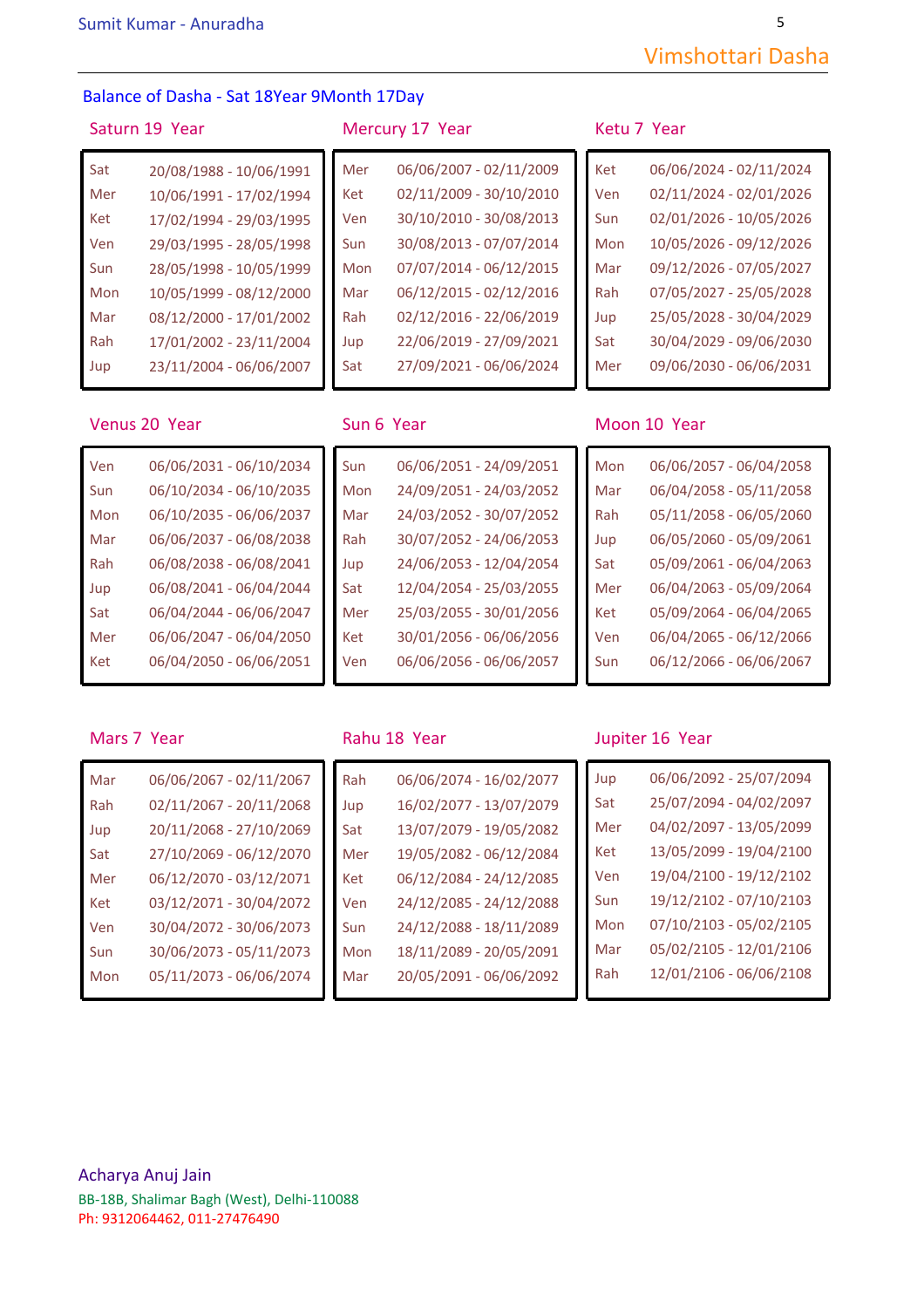6

### Balance of Dasha - Sun 3Year 0Month 5Day

| Sun | 00/00/0000 - 00/00/0000 | Mon | 20/05/1993 - 20/03/1994 | Mar |
|-----|-------------------------|-----|-------------------------|-----|
| Mon | 00/00/0000 - 00/00/0000 | Mar | 20/03/1994 - 19/10/1994 | Rah |
| Mar | 00/00/0000 - 00/00/0000 | Rah | 19/10/1994 - 19/04/1996 | Jup |
| Rah | 00/00/0000 - 00/00/0000 | Jup | 19/04/1996 - 19/08/1997 | Sat |
| Jup | 00/00/0000 - 00/00/0000 | Sat | 19/08/1997 - 20/03/1999 | Mer |
| Sat | 15/05/1990 - 08/03/1991 | Mer | 20/03/1999 - 18/08/2000 | Ket |
| Mer | 08/03/1991 - 13/01/1992 | Ket | 18/08/2000 - 19/03/2001 | Ven |
| Ket | 13/01/1992 - 19/05/1992 | Ven | 19/03/2001 - 18/11/2002 | Sun |
| Ven | 19/05/1992 - 20/05/1993 | Sun | 18/11/2002 - 20/05/2003 | Mor |
|     |                         |     |                         |     |

Rah 20/05/2010 - 30/01/2013

Jup 30/01/2013 - 26/06/2015 Sat 26/06/2015 - 02/05/2018 Mer 02/05/2018 - 18/11/2020 Ket 18/11/2020 - 07/12/2021 Ven 07/12/2021 - 07/12/2024 Sun 07/12/2024 - 31/10/2025 Mon 31/10/2025 - 02/05/2027 Mar 02/05/2027 - 20/05/2028

### Sun 6 Year Moon 10 Year Mars 7 Year

| 00/00/0000 - 00/00/0000 | Mon | 20/05/1993 - 20/03/1994 | Mar | 20/05/2003 - 16/10/2003 |
|-------------------------|-----|-------------------------|-----|-------------------------|
| 00/00/0000 - 00/00/0000 | Mar | 20/03/1994 - 19/10/1994 | Rah | 16/10/2003 - 02/11/2004 |
| 00/00/0000 - 00/00/0000 | Rah | 19/10/1994 - 19/04/1996 | Jup | 02/11/2004 - 09/10/2005 |
| 00/00/0000 - 00/00/0000 | Jup | 19/04/1996 - 19/08/1997 | Sat | 09/10/2005 - 18/11/2006 |
| 00/00/0000 - 00/00/0000 | Sat | 19/08/1997 - 20/03/1999 | Mer | 18/11/2006 - 16/11/2007 |
| 15/05/1990 - 08/03/1991 | Mer | 20/03/1999 - 18/08/2000 | Ket | 16/11/2007 - 13/04/2008 |
| 08/03/1991 - 13/01/1992 | Ket | 18/08/2000 - 19/03/2001 | Ven | 13/04/2008 - 13/06/2009 |
| 13/01/1992 - 19/05/1992 | Ven | 19/03/2001 - 18/11/2002 | Sun | 13/06/2009 - 19/10/2009 |
| 19/05/1992 - 20/05/1993 | Sun | 18/11/2002 - 20/05/2003 | Mon | 19/10/2009 - 20/05/2010 |
|                         |     |                         |     |                         |

Jup 20/05/2028 - 08/07/2030

Sat 08/07/2030 - 18/01/2033 Mer 18/01/2033 - 26/04/2035 Ket 26/04/2035 - 01/04/2036 Ven 01/04/2036 - 01/12/2038 Sun 01/12/2038 - 19/09/2039 Mon 19/09/2039 - 18/01/2041 Mar 18/01/2041 - 25/12/2041 Rah 25/12/2041 - 20/05/2044

| Mar | 20/05/2003 - 16/10/2003 |
|-----|-------------------------|
| Rah | 16/10/2003 - 02/11/2004 |
| Jup | 02/11/2004 - 09/10/2005 |
| Sat | 09/10/2005 - 18/11/2006 |
| Mer | 18/11/2006 - 16/11/2007 |
| Ket | 16/11/2007 - 13/04/2008 |
| Ven | 13/04/2008 - 13/06/2009 |
| Sun | 13/06/2009 - 19/10/2009 |
| Mon | 19/10/2009 - 20/05/2010 |

### Rahu 18 Year **Jupiter 16 Year** Saturn 19 Year

| Sat | 20/05/2044 - 23/05/2047 |
|-----|-------------------------|
| Mer | 23/05/2047 - 30/01/2050 |
| Ket | 30/01/2050 - 11/03/2051 |
| Ven | 11/03/2051 - 11/05/2054 |
| Sun | 11/05/2054 - 23/04/2055 |
| Mon | 23/04/2055 - 21/11/2056 |
| Mar | 21/11/2056 - 31/12/2057 |
| Rah | 31/12/2057 - 06/11/2060 |
| Jup | 06/11/2060 - 20/05/2063 |
|     |                         |

### Mercury 17 Year Ketu 7 Year Venus 20 Year

| Mer | 20/05/2063 - 16/10/2065 | Ket        | 20/05/2080 - 16/10/2080 | Ven |
|-----|-------------------------|------------|-------------------------|-----|
| Ket | 16/10/2065 - 13/10/2066 | Ven        | 16/10/2080 - 16/12/2081 | Sun |
| Ven | 13/10/2066 - 13/08/2069 | <b>Sun</b> | 16/12/2081 - 23/04/2082 | Mor |
| Sun | 13/08/2069 - 19/06/2070 | Mon        | 23/04/2082 - 22/11/2082 | Mar |
| Mon | 19/06/2070 - 19/11/2071 | Mar        | 22/11/2082 - 20/04/2083 | Rah |
| Mar | 19/11/2071 - 15/11/2072 | Rah        | 20/04/2083 - 07/05/2084 | Jup |
| Rah | 15/11/2072 - 05/06/2075 | Jup        | 07/05/2084 - 13/04/2085 | Sat |
| Jup | 05/06/2075 - 10/09/2077 | Sat        | 13/04/2085 - 23/05/2086 | Mer |
| Sat | 10/09/2077 - 20/05/2080 | Mer        | 23/05/2086 - 20/05/2087 | Ket |

| Ket | 20/05/2080 - 16/10/2080 |
|-----|-------------------------|
| Ven | 16/10/2080 - 16/12/2081 |
| Sun | 16/12/2081 - 23/04/2082 |
| Mon | 23/04/2082 - 22/11/2082 |
| Mar | 22/11/2082 - 20/04/2083 |
| Rah | 20/04/2083 - 07/05/2084 |
| Jup | 07/05/2084 - 13/04/2085 |
| Sat | 13/04/2085 - 23/05/2086 |
| Mer | 23/05/2086 - 20/05/2087 |
|     |                         |

| 20/05/2063 - 16/10/2065 | Ket | 20/05/2080 - 16/10/2080 | Ven | 20/05/2087 - 18/09/2090 |
|-------------------------|-----|-------------------------|-----|-------------------------|
| 16/10/2065 - 13/10/2066 | Ven | 16/10/2080 - 16/12/2081 | Sun | 18/09/2090 - 18/09/2091 |
| 13/10/2066 - 13/08/2069 | Sun | 16/12/2081 - 23/04/2082 | Mon | 18/09/2091 - 19/05/2093 |
| 13/08/2069 - 19/06/2070 | Mon | 23/04/2082 - 22/11/2082 | Mar | 19/05/2093 - 19/07/2094 |
| 19/06/2070 - 19/11/2071 | Mar | 22/11/2082 - 20/04/2083 | Rah | 19/07/2094 - 19/07/2097 |
| 19/11/2071 - 15/11/2072 | Rah | 20/04/2083 - 07/05/2084 | Jup | 19/07/2097 - 19/03/2100 |
| 15/11/2072 - 05/06/2075 | Jup | 07/05/2084 - 13/04/2085 | Sat | 19/03/2100 - 20/05/2103 |
| 05/06/2075 - 10/09/2077 | Sat | 13/04/2085 - 23/05/2086 | Mer | 20/05/2103 - 20/03/2106 |
| 10/09/2077 - 20/05/2080 | Mer | 23/05/2086 - 20/05/2087 | Ket | 20/03/2106 - 20/05/2107 |
|                         |     |                         |     |                         |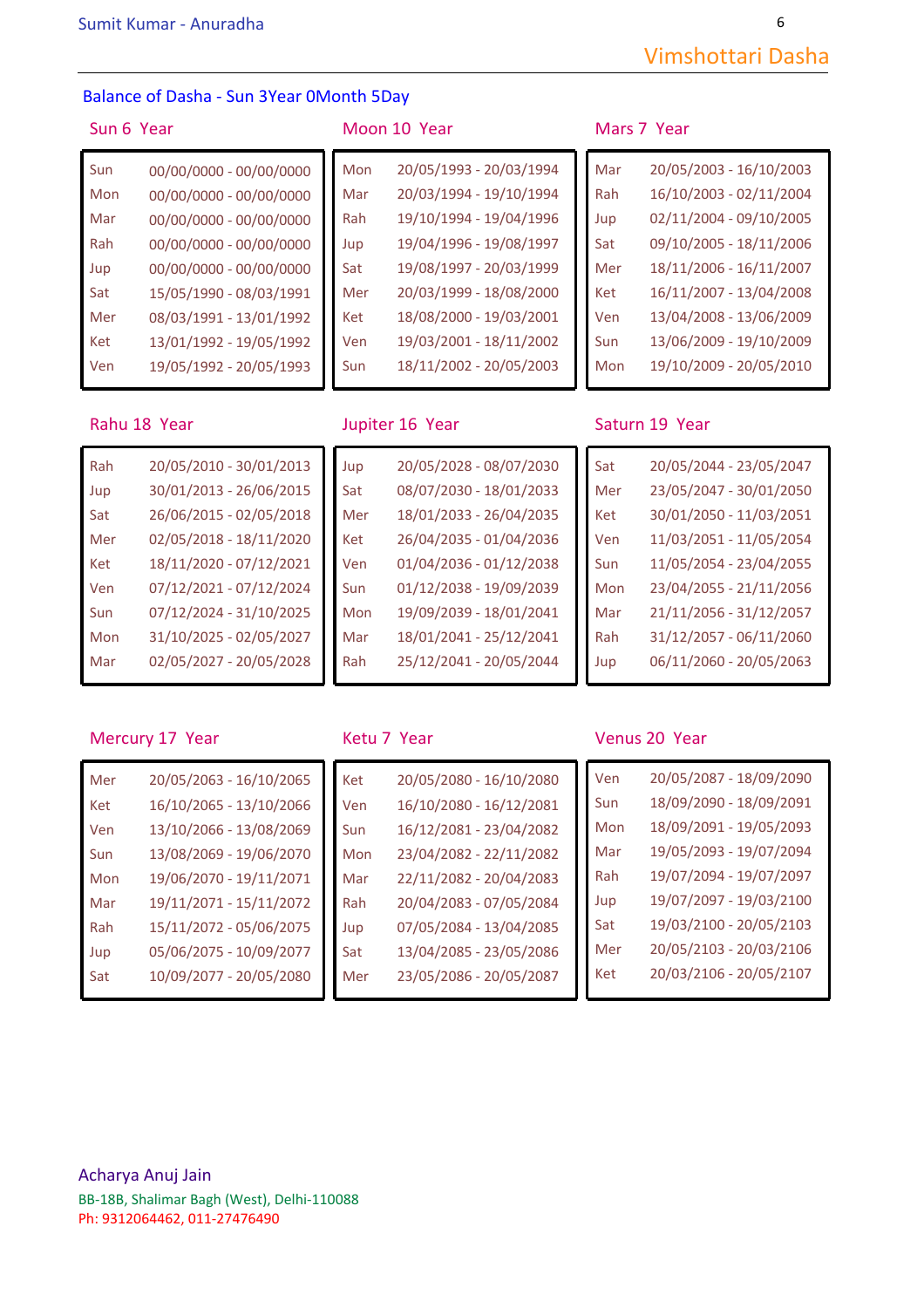### Varan Match Analysis

The boy belongs to Brahmin Varan, while the girl comes under Vaishya varan. The boy's emotional behaviour will attract the genuine sympathy of the girl. However, she may be little bit calculative as well as practical in her general approach. But she will take keen interest in domestic affairs. Both will develop a good understanding to carry out general endeavours nicely. They will, at times, admire each other sincere efforts for the upliftment of the family status. It is a good combination, which matched well as far as varan gunas are concerned.

### Vaishya Match Analysis

The boy's vashya is Keet and the girl comes under Chatushpad vashya. This combination indicates a sensitive, psychic and emotional rapport between the natives. They will encourage each other to express sympathy and compassion towards them in need. There will be mutual sensitivity and tenderness, unless this is contradicted by other factors in the comparison. The boy's behaviour will be quite cordial towards her. In turn, she will also extend her whole-heartedly support towards him.

### Tara Match Analysis

The boy's tara is Pratyari and the girl comes under Sadhak tara. This combination indicates that in this relationship the girl will turn out to be more mature and sensible to provide the solid base as far as domestic sphere is concerned. In turn, the boy may act indifferently which could wide the gap in their harmonious relationships. The boy is advised to be more methodical in his approach while dealing with the homely problems. As a matter of fact, this is a good combination, but one has to make it best, while putting one's sincere efforts in it.

### Yoni Match Analysis

The boy's yoni is Mrig and the girl belongs to Nakul yoni. They will make the best of each other's outstanding qualities. He is serious, well-mannered and success oriented, while she is patience, self-sacrificing and devoted. She is hard working and she is trusting enough to support and encourage him every step of the way. Her taste will be richer than he is and she is more sexual and demonstrative. However, she will be understanding of his needs and help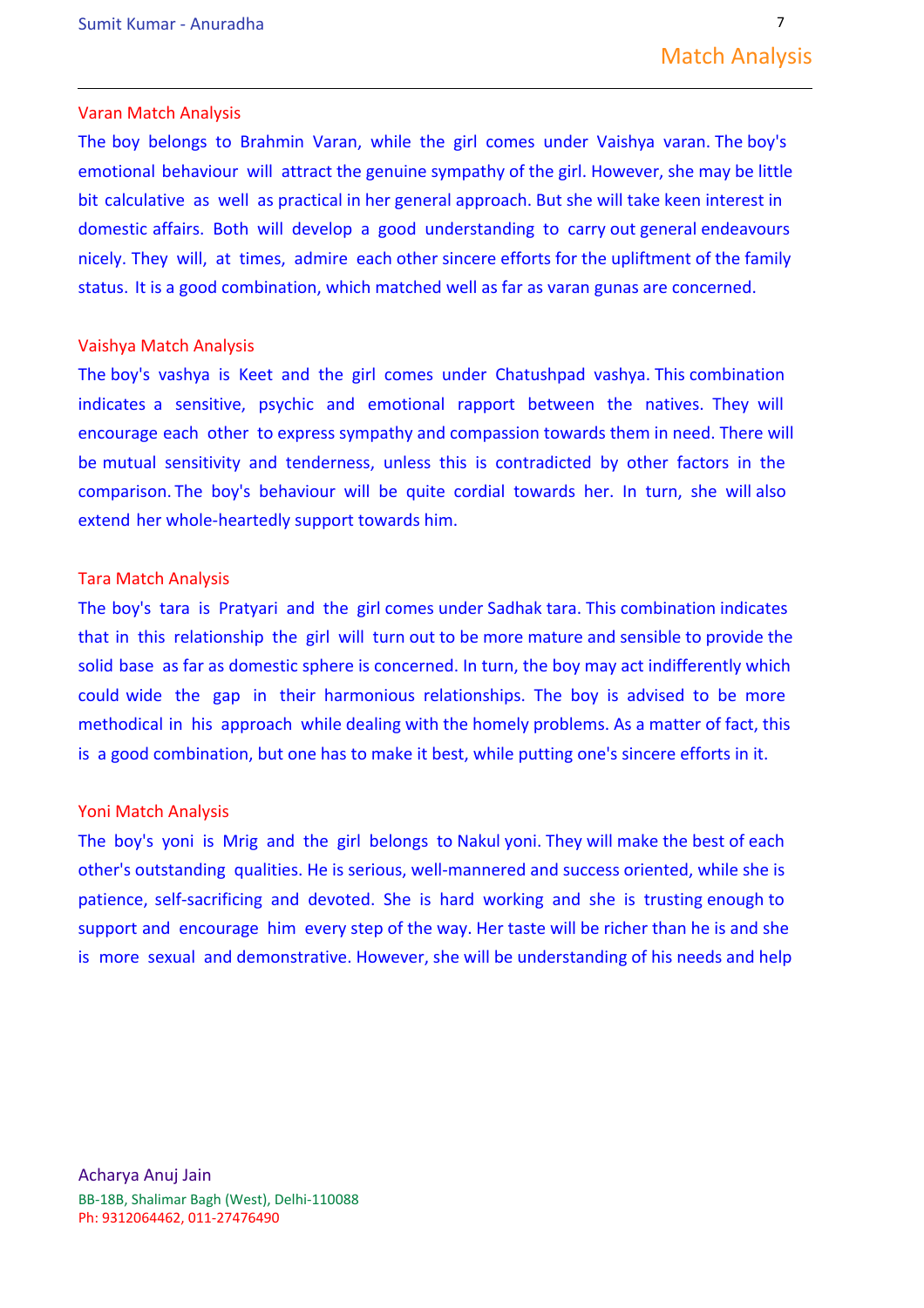make him less reticent and stub born. Sexually, they will pull on very well.

### Griha Match Analysis

The boy's rasi lord is Mars and the girl comes under Saturn's lordship. This is not a good combination as far as grah maitry compatibility is concerned. The natives are likely to make unreasonable and inconsiderate demands on each other. The girl will try to exercise a restraining influence on the which he will resent. The girl will, in turn, resent the boy's aggressive attempts to initiate, what the girl considers rash and impulsive actions and will regard their actions as a threat to status and security. If other gunas are matched well, then this alliance may be taken into consideration.

### Gan Match Analysis

The boy's gan is Dev and the girl comes under Manushya gan. This is one of the best combination as far as gan compatibility is concerned. The natives help increase each other's enthusiasm and impetus to constructive action. The girl can help the boy to implement religious, educational, social, legal or philosophical goals. The boy can help the girl to find constructive outlets for the expression of energy through action. They will encourage each other to uphold their shared goals and principles and they can become crusaders for worth while causes. They boost each other's energy determination to accomplish what they set out to do.

### Bhakoot Match Analysis

The boy's bhakoot rasi is Vrishchika and the girl comes under Makar bhakoot. This is an excellent combination as far as bhakoot compatibility is concerned. The girl can help the boy to be more effective in getting practical results. The boy can benefit from the girl's approach, discipline, caution and good organization. The boy can in turn, help the girl to be more courageous and energetic over coming his fear and negativity. The natives encourage each otherto take care of immediate work that requires patience and willingness and to handle the task of life.